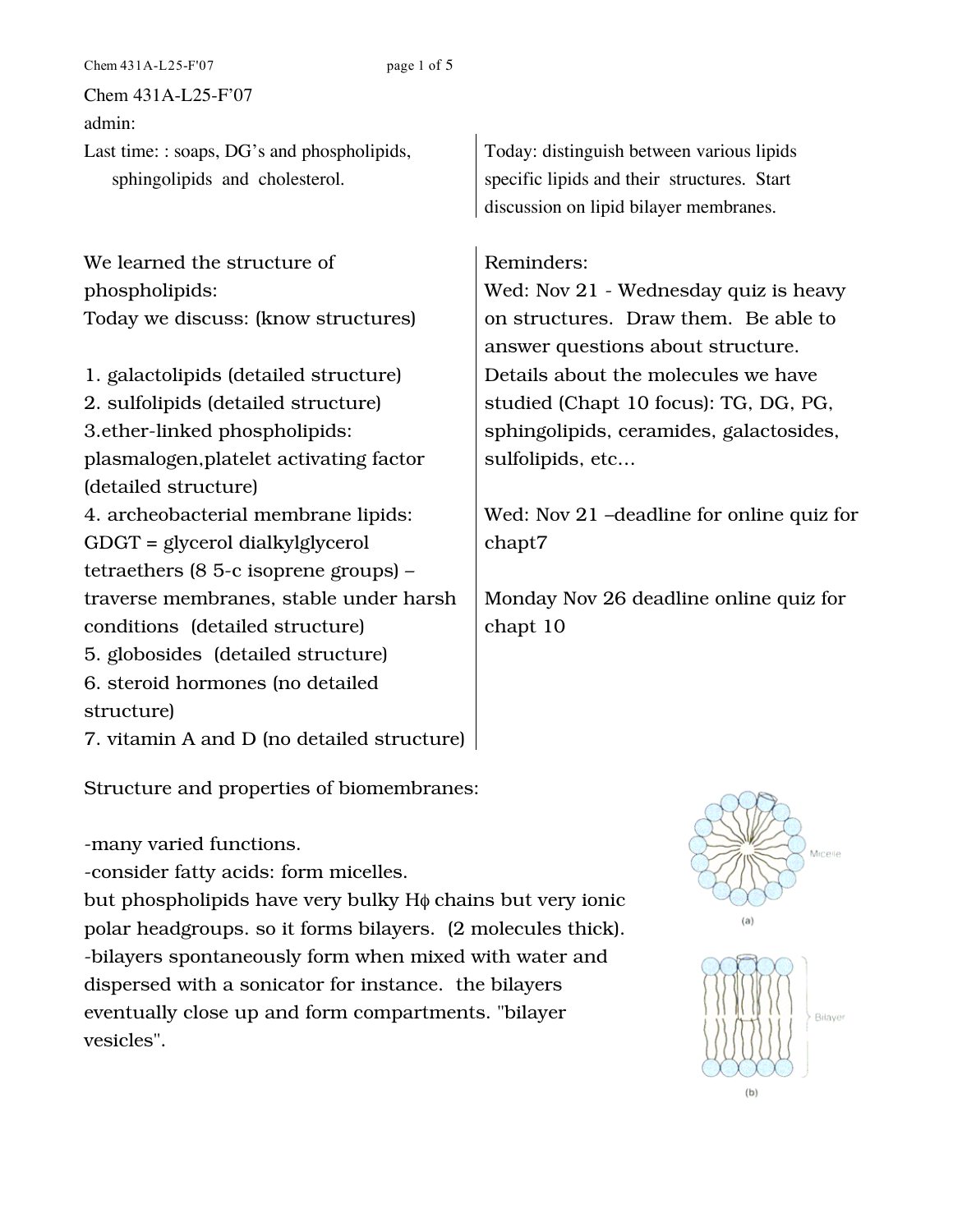Many basic properties of membranes can be viewed from the lipid bilayer model.

The basic model is the fluid mosaic model (Singer and Nicholson, 1972).

Draw the picture of a lipid bilayer showing also presence of proteins: transverse (integral) and peripheral membrane proteins. Note the hydrophilic and hydrophobic regions. It explains why for instance, water can pass thru the memb with some difficulty. In fact it is nearly impossible for anything else to pass thru.. nothing can really easily pass thru.



Let's consider the motion of the bilayer lipids:

2 kinds of diffusion are possible in the membrane: flip-flop and 2-d diffusion.

Lateral diffusion or 2d diffusion may be demonstrated with the diffusion of the lipids from fused rat cells – in one of which the proteins are fluorescence-labelled. The fluorescence can be shown to spread over the fused cell. (draw this). Lipid lateral diffusion is rather rapid, about several sec to a minute to wander over the entire cell. Estimate is 1 sec to cover 1um length of a bacterial cell. Proteins also move laterally but many times more slowly. Because of this lateral mobility, lipid bilayer may be considered to be a 2-dimensional fluid.

-membrane asymmetry :

There is also transverse diffusion. "flipflop". Illustrate the process. It requires an unfavorable crossing of the polar headgroup thru the hydrophobic region. It is a very slow process. G is very high. Half life of many days or more. The rate is much slower for protein.

Slow flip flop accounts for membrane asymmetry. One side of the actual biomembranes has very diff properties than other side. The distribution of PLs is asymmetric.

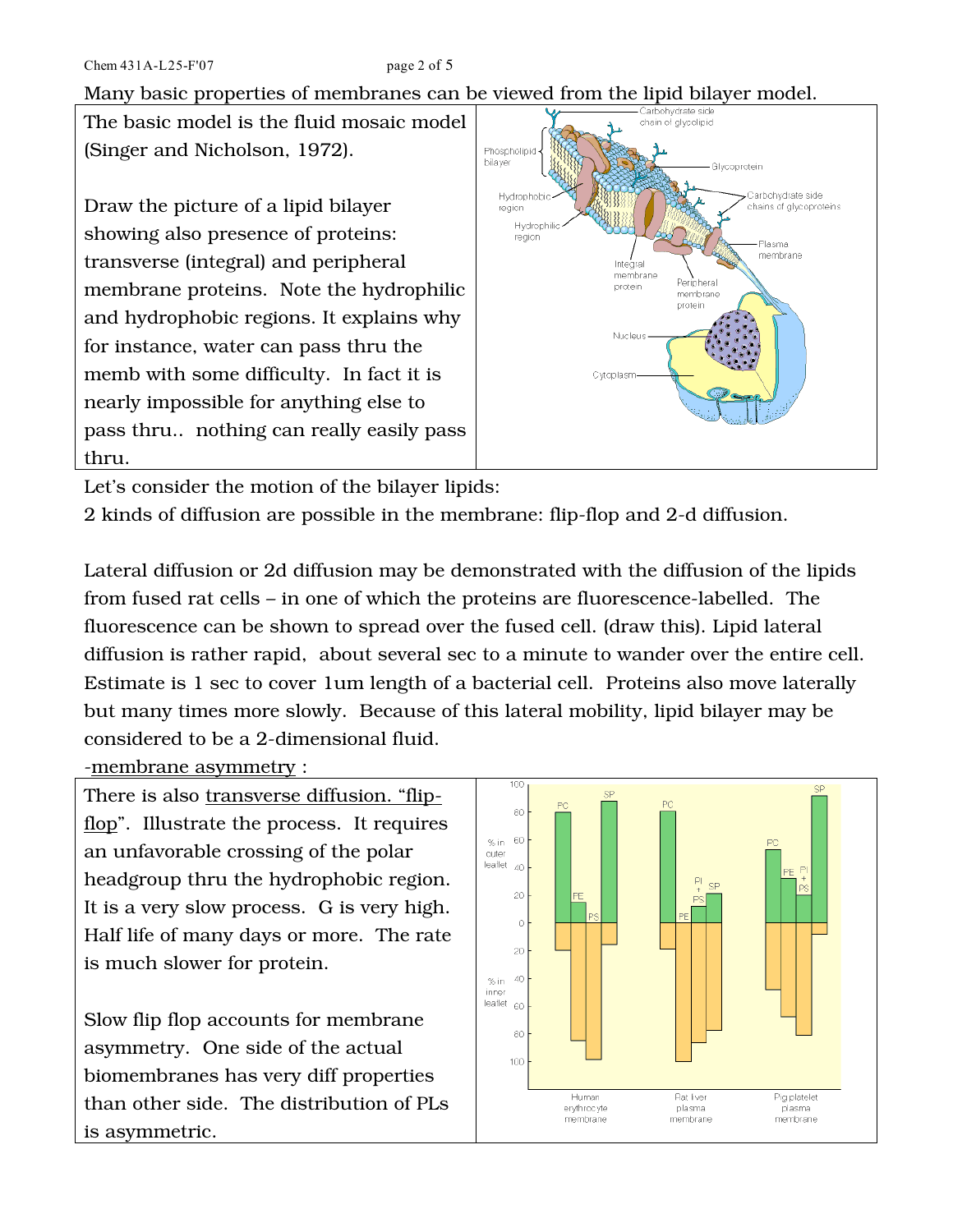| -melting transition of the membranes        | lower Tm's due to the "disruptive" effect      |
|---------------------------------------------|------------------------------------------------|
| As expected, the fluidity of membranes is   | of the kinks to the ordered                    |
| temperature dependent. There is a           | "interdigitation" of the tails. the cell       |
| transition temperature for a lipid bilayer  | membranes also adjust their unsaturated        |
| below which it takes on a gel like          | fa composition to lower their Tm and cope      |
| behavior and loses its fluidity. Tm. It     | with cold conditions. It they didn't, it       |
| becomes a liquid crystal. Thicker when it   | would seriously impede the role of the cell    |
| is "solidified" than when it is melted.     | m. Tm for cell m. are about $19-40^{\circ}$ C, |
| Show picture. Explain why it is so: the     | Esp. cold blooded animals modify their         |
| HC tails line up or are disordered          | cell m. fa composition. Bacteria don't         |
| depending on the state. Recall the          | have unsatd fa's. Instead, they adjust         |
| melting points of the various fa's. length  | their fa's by increasing the "branching" of    |
| of the fa's impt: the longer the higher the | the tails.                                     |
| Tm. Unsaturation also impt: the unsatd      |                                                |
| fa's have                                   |                                                |

Role of cholesterol.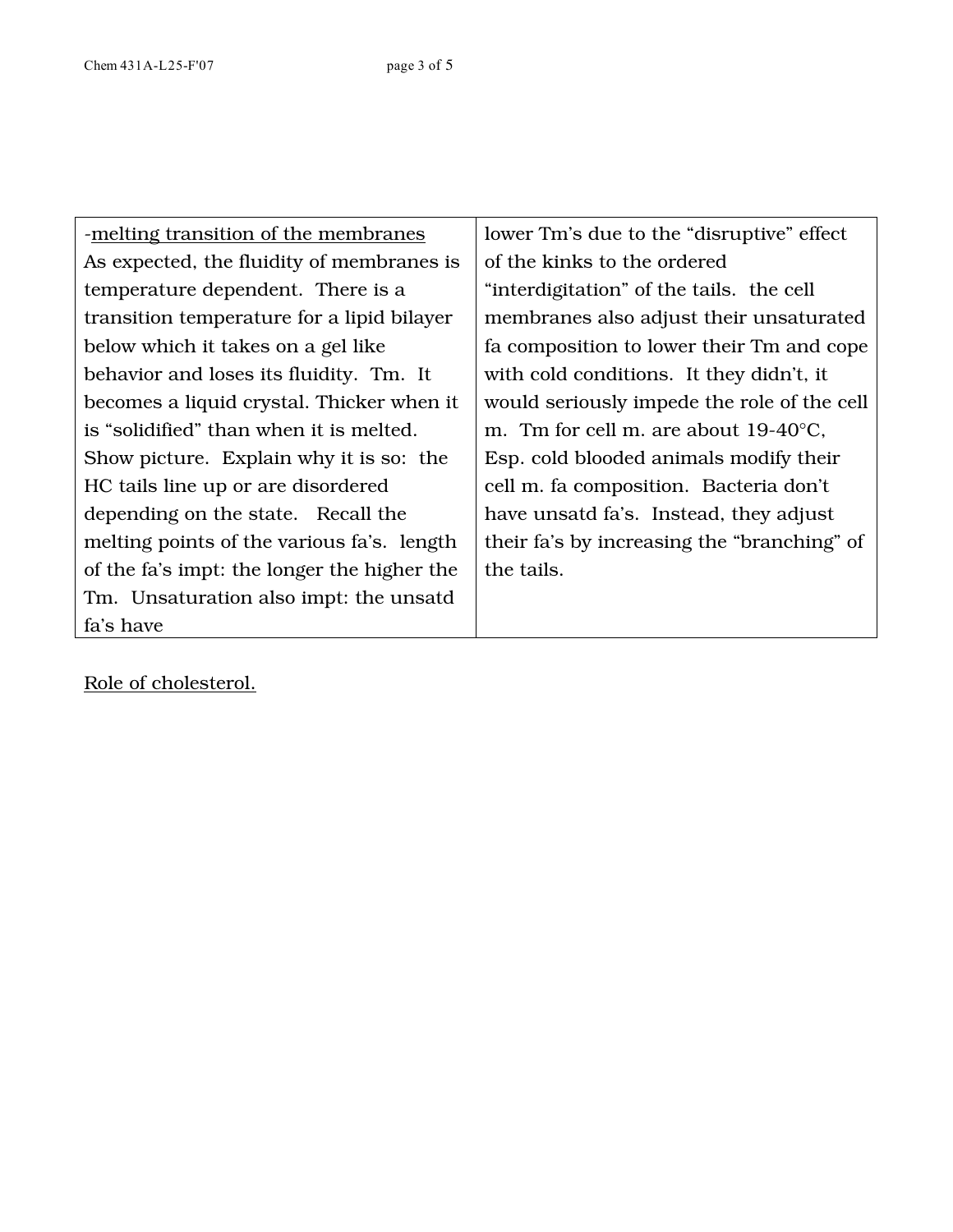

 $(a)$  $(b)$ 

How does cholesterol act? By giving "plasticity" to the membrane. It blurs the Tm. Show graph of H vs T for a typical melting of a crystal. The H vs T for the melting of a membrane highly saturated vs highly unsaturated. Vs cholesterol rich m. characteristics of membrane proteins.



| Structure and properties of               | for instance, water can pass thru the    |
|-------------------------------------------|------------------------------------------|
| biomembranes:                             | memb with some difficulty. In fact it is |
|                                           | nearly impossible for anything else to   |
| -many varied functions.                   | pass thru nothing can really easily pass |
| -consider fatty acids: form micelles.     | thru.                                    |
| but phospholipids have very bulky         | 2 kinds of diffusion are possible in the |
| $H\phi$ chains but very ionic polar       | membrane: flip-flop and 2-d diffusion.   |
| headgroups. so it forms bilayers. (2)     | -melting transition of the membranes     |
| molecules thick).                         | -membrane asymmetry                      |
| -bilayers spontaneously form when mixed   | -characteristics of membrane proteins.   |
| with water and dispersed with a sonicator |                                          |